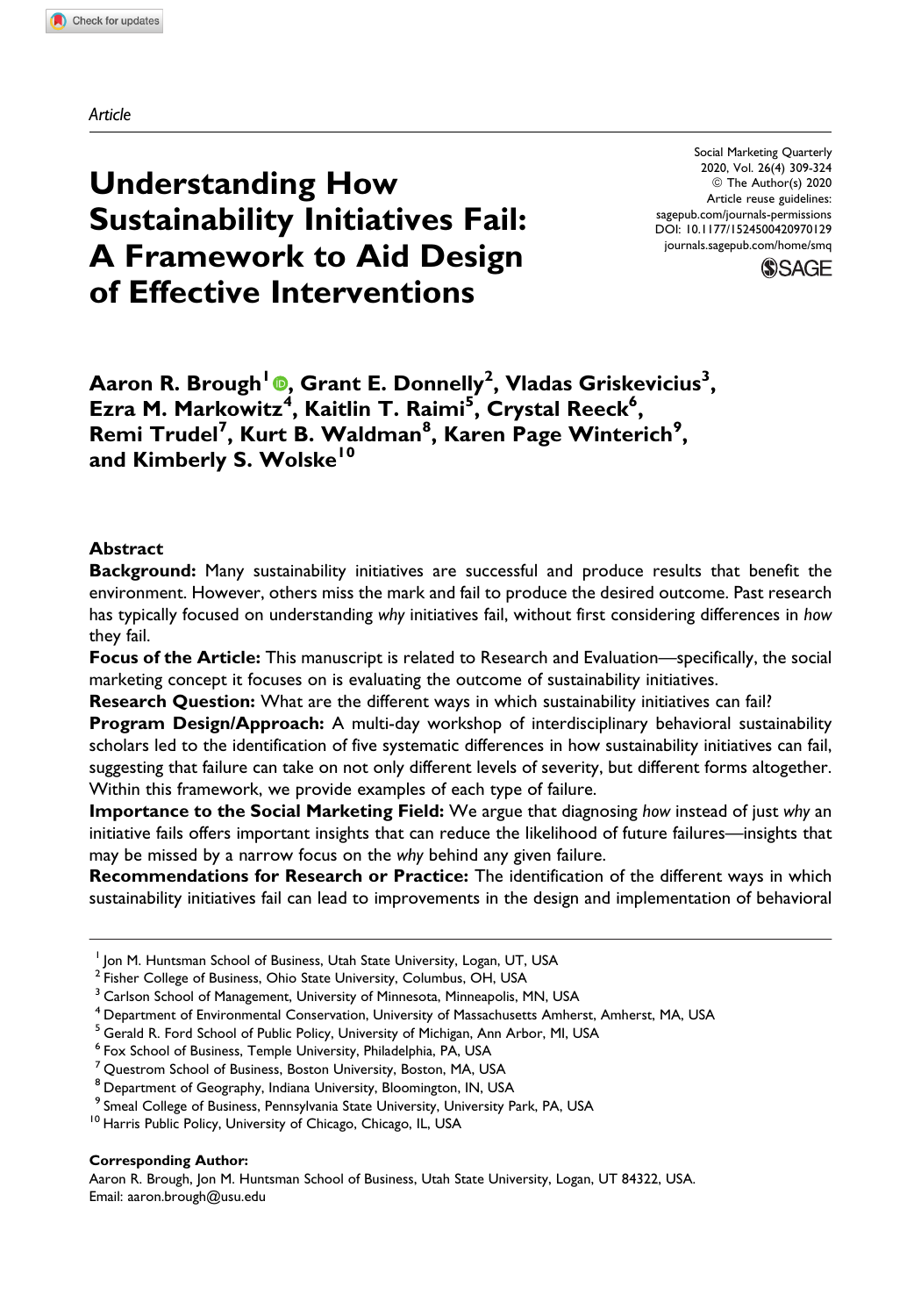interventions, facilitating successful sustainability outcomes and preventing unintended outcomes. Specific recommendations are discussed for each type of failure.

**Limitations:** The examples in our framework are not exhaustive, but are instead intended to be illustrative exemplars of each type of failure. Moreover, as our focus is on *how* sustainability initiatives fail, we do not attempt to diagnose *why* particular initiatives fail.

#### **Keywords**

sustainability, nudges, intervention, consumer choice

As a group of behavioral scholars interested in sustainability, we strongly support pro-environmental initiatives to change behavior. Many such initiatives and interventions have been successful, producing results that benefit the environment (e.g., Goldstein et al., 2008; Holland et al., 2006). But studies with unsuccessful behavioral interventions are frequently not published (Rosenthal, 1979; Simonsohn et al., 2014). Although the desire to celebrate (and publish) successes is understandable, the stark reality is that many sustainability interventions do not achieve their desired outcomes or simply fail altogether, often quite fantastically (e.g., Caitlin & Wang, 2013; Winther & Ericson, 2013).

When a sustainability initiative is unsuccessful, attention is typically focused on  $whv$  it failed. Much less attention is usually paid to how—in what specific way(s)—an intervention failed. In his novel Anna Karenina, Leo Tolstoy noted that, "Happy families are all alike," but "every unhappy family is unhappy in its own way." This principle may apply to the *how* of sustainability interventions. Successful interventions are all alike—they all produce a desired effect on a targeted behavior. But unsuccessful interventions differ in how they fail. Some produce partial success, some have no net effect, and others backfire, resulting in greater negative impact. Certain types of failed interventions may even be difficult to detect due to flaws in the timing and/or scope of measurement.

The impetus for this article was a multidisciplinary, multi-day workshop on sustainable choice and behavior that led to the identification of five systematic ways in which sustainability interventions can fail. The purpose of our typology is not to simply highlight examples of failure but rather to learn from past failures in hopes of benefiting future sustainability and social marketing efforts. Much as medical texts provide physicians with a set of descriptive symptoms with which they can diagnose a particular disease, our goal is to highlight symptoms of failed social marketing sustainability efforts that can assist in properly diagnosing the underlying causes. We argue that an accurate understanding of how an intervention failed precedes a proper interpretation of why it failed. Incorrectly identifying the type of failure may lead to misdiagnosis of the underlying cause and, as a result, counterproductive remedies. At the outset of an intervention, understanding common types of possible failures can also promote greater clarity in goals, benchmarks, and metrics, even if constrained resources make it difficult to continuously monitor and revise the intervention mix. In short, by understanding both the how and the why of failure, researchers can be more effective at correcting failures and creating future initiatives designed to prevent unintended outcomes.

#### **How Sustainability Initiatives Can Fail**

The ideal outcome of a sustainability initiative is that it achieves its intended effect. For example, if the goal of a hotel's sustainability campaign is to reduce guests' towel usage by 20% during a calendar year, the initiative would be considered a success if it meets or exceeds that threshold. But there could be a variety of ways in which it may be considered unsuccessful. We consider the net effect on the environment and its resources over the long-term, referring to any program that does not achieve this goal as having failed.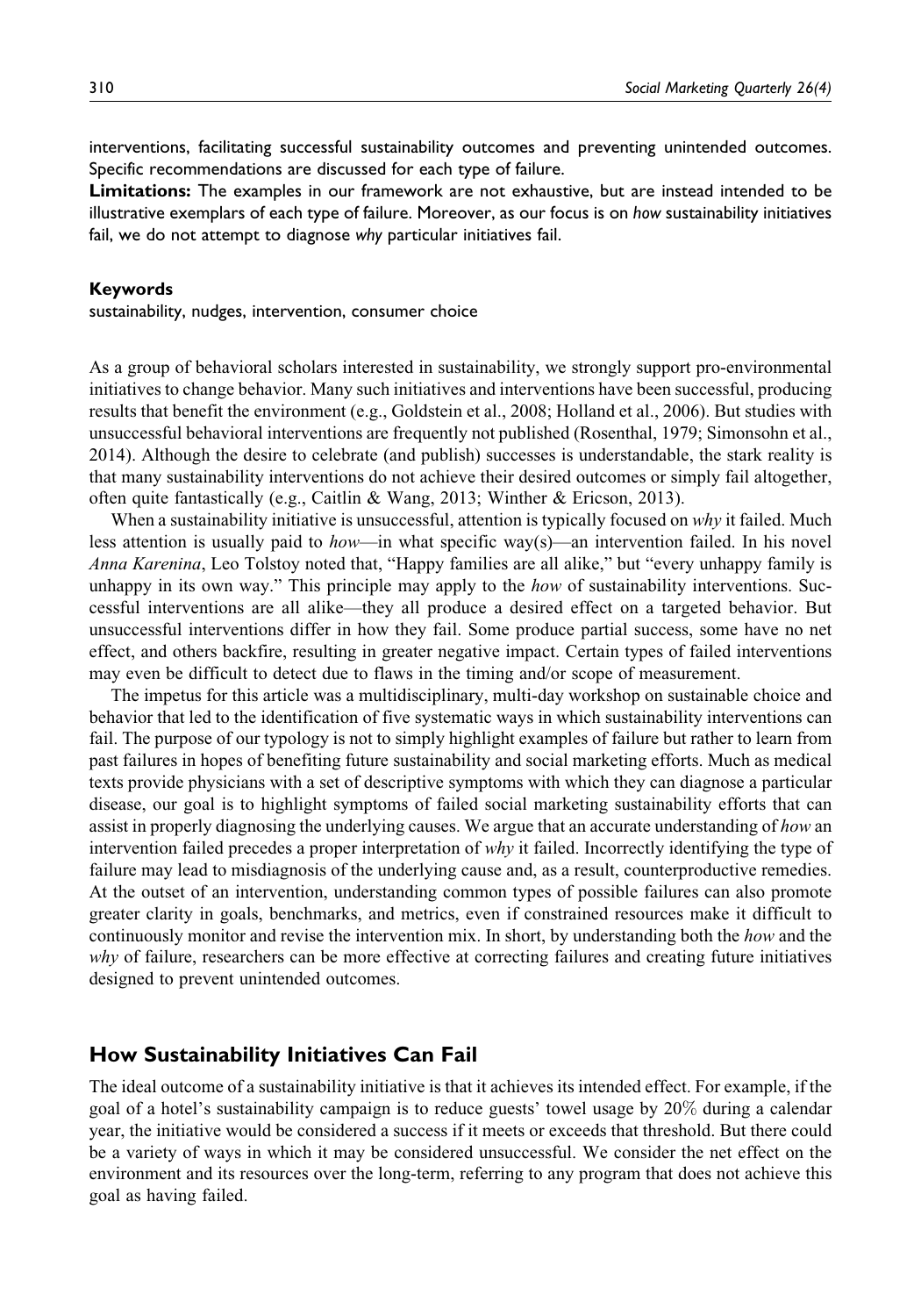

**Figure 1.** A framework for how sustainability initiatives fail.

We present and explore five distinct ways that behavioral interventions can (and often do) fail. The first three types of failures—Partial Success, No Net Effect, and Backfire—are outcomes that differ only in the degree of failure and the resulting valence of the intervention's environmental impact (positive, neutral, or negative). The next type of failure—Temporal Decline—is an outcome in which the accurate detection of failure depends on measurement timing. The final type of failure—Negative Effect on Non-Targeted Behaviors—is an outcome in which the accurate detection of failure depends on the scope of measurement, in that failure may not be apparent if measurement is limited to only the targeted behavior. This framework is illustrated in Figure 1.

Each of the five possible unintended outcomes in our framework will be described in further detail below. Table 1 highlights examples of each type of failure. Our intent is not to provide a comprehensive list, but rather to illustrate real-world examples of each type of failure. An in-depth case study is also provided for each type of failure.

### **Partial Success**

A behavioral intervention may be deemed unsuccessful if it produces a substantially smaller effect than anticipated. For example, suppose a hotel's sustainability campaign intends to reduce towel usage by 20%, but the actual campaign results only in a 4% reduction. Although this is still a beneficial result, its magnitude is much less than expected and may not justify the cost of the campaign.

Partial Success can occur when an intervention is only minimally effective at changing individual behavior. In such cases, researchers might examine ways to improve the intervention itself. For example, one study intercepted students on their way to the locker room after exercising at the university gym (Dickerson et al., 1992). Students who were asked to make a commitment to conserve water reduced their shower time by one minute compared to a control group. While this effect was directionally and qualitatively consistent with the intention of the intervention, it did not produce a significant decrease in water use. This failure was transformed into success by making one minor adjustment to the intervention: students were first asked to reflect on how they typically wasted water.

Partial Success may also occur when an intervention is effective at an individual-level, but affects only a subset of the target population. Thus, when Partial Success is observed, researchers might explore whether the proportion of people within the target population who responded to the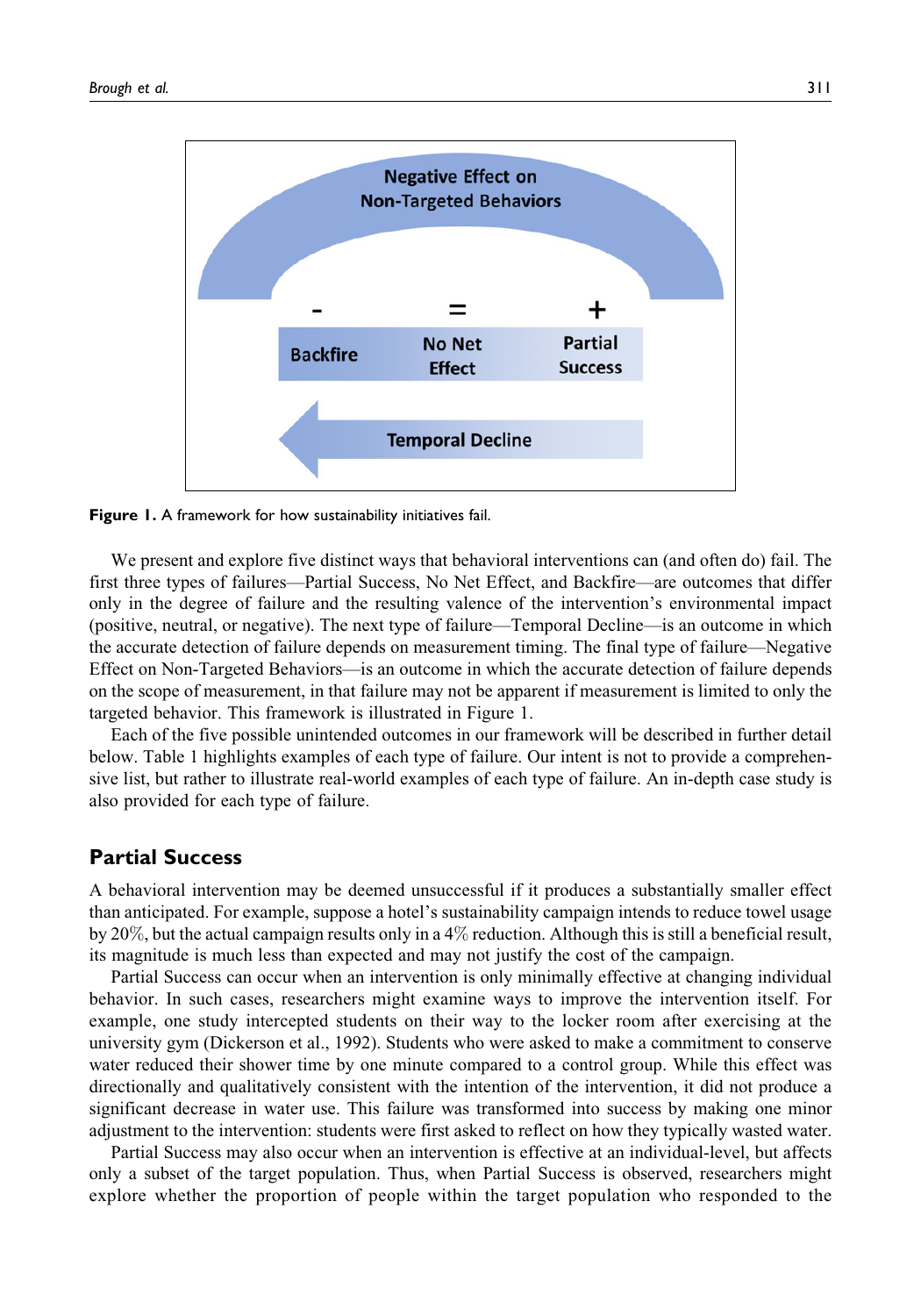| <b>Partial Success</b>                                          |                                                                                                                                                                                                                                                                                                                                                                                                            |
|-----------------------------------------------------------------|------------------------------------------------------------------------------------------------------------------------------------------------------------------------------------------------------------------------------------------------------------------------------------------------------------------------------------------------------------------------------------------------------------|
| Brown et al., 2013                                              | Though small adjustments to default settings on office thermostats were effective<br>at conserving energy, larger adjustments reverted back to original levels of energy<br>consumption.                                                                                                                                                                                                                   |
| Sachdeva et al., 2019                                           | Certain types of appeals (e.g., keep the Earth pure) were effective at impacting<br>environmental action among only a subset of the population.                                                                                                                                                                                                                                                            |
| Dickerson<br>et al., 1992                                       | Students asked to make a commitment to conserve water reduced their shower time<br>by one minute. While this outcome was consistent with the intention of the<br>intervention, the decrease in water usage was so small that no significant effect<br>was detected relative to the control group.                                                                                                          |
| No Net Effect                                                   |                                                                                                                                                                                                                                                                                                                                                                                                            |
|                                                                 | Beale & Bonsall, 2007 Marketing materials encouraging public transportation led more women, but fewer men,<br>to travel by bus rather than by car. These divergent reactions from different segments<br>resulted in no overall effect.                                                                                                                                                                     |
| Campbell-Arvai<br>et al., 2014<br>Kristal & Whillans,<br>2020   | When information about the environmental benefits of reducing meat consumption was<br>added to restaurant menus, it had no effect on consumers' choices.<br>Mailing letters to employees to encourage the use of a carpooling service was unsuccessful<br>in getting employees to reduce single occupancy vehicle transportation. Further,<br>offering a 1-week free bus trial failed to increase bus use. |
| Schultz et al., 2007                                            | Informing residences about average energy usage of similar-sized homes in the<br>neighborhood led higher-than-average users to conserve energy, but this benefit was<br>cancelled out by increased energy usage among lower-than-average users.                                                                                                                                                            |
| <b>Backfire</b>                                                 |                                                                                                                                                                                                                                                                                                                                                                                                            |
| Cialdini, 2003<br>Luchs et al., 2010;<br>Newman<br>et al., 2014 | Anti-theft signage at a Petrified National Forest increased theft almost threefold.<br>Increasing a product's degree of sustainability resulted in decreased quality perceptions<br>and a stronger preference for traditional products.                                                                                                                                                                    |
| Wang et al., 2017                                               | When high-priced hotels asked visitors to reduce electricity usage, visitors instead<br>increased their electricity usage.                                                                                                                                                                                                                                                                                 |
| <b>Temporal Decline</b>                                         |                                                                                                                                                                                                                                                                                                                                                                                                            |
|                                                                 | Ferraro & Price, 2013 Informing households how their water consumption compared to their neighbors' initially<br>led to increased water conservation but the effects waned in the months following                                                                                                                                                                                                         |
| Hargreaves<br>et al., 2013                                      | Residents initially paid a lot of attention to real-time energy use displays, but after a year<br>most had stopped paying much attention to them                                                                                                                                                                                                                                                           |
| Negative Effect on Non-Targeted Behavior                        |                                                                                                                                                                                                                                                                                                                                                                                                            |
| Sun & Trudel, 2017                                              | Catlin & Wang, 2013; When recycling is an option, consumers increased usage to the point of wasting resources.                                                                                                                                                                                                                                                                                             |
| Homsy & Hart, 2019                                              | A refuse reduction program (pay-as-you-throw, which charged for garbage bags) was<br>successful in substantially reducing the amount of solid waste sent to the landfill, but<br>increased litter throughout the community.                                                                                                                                                                                |
| Klöckner et al., 2013                                           | Initiatives to sell more electric vehicles were successful, but increased driving time led<br>to suboptimal emissions reductions, if not a potential net increase in emissions.                                                                                                                                                                                                                            |
| Werfel, 2017                                                    | A campaign by the Japanese government succeeded at promoting household<br>energy-reduction behaviors in the wake of the Fukushima power plant meltdown,<br>but also undermined residents' support for a tax increase on carbon emissions.                                                                                                                                                                  |

### **Table 1.** Examples of How Sustainability Initiatives Fail.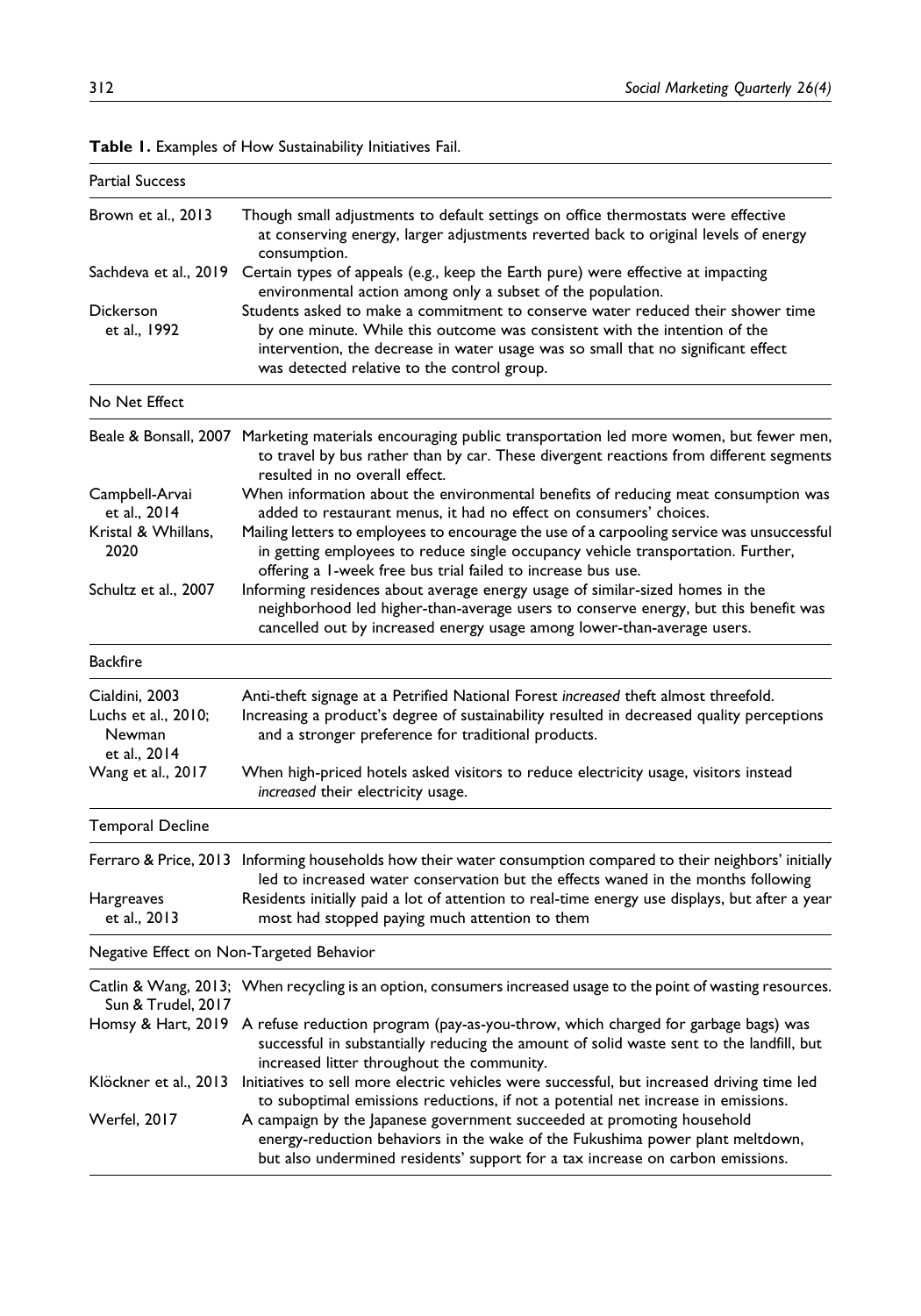intervention was smaller than expected. For example, Sachdeva et al. (2019) found that purity-based appeals (e.g., "let's keep the Earth pure") impacted environmental action, but only among consumers who felt a strong affiliation to other individuals. In this case, identifying ways to increase the proportion of people who feel social affiliation before introducing the environmental appeal may correct the failure. Collecting additional demographic or psychographic variables in pretesting or during implementation may assist researchers in identifying segments of the population for whom the intervention was successful.

A slightly different form of Partial Success is when the sustainable behaviors encouraged by an intervention are partially offset by non-sustainable behaviors that the intervention also unintentionally promotes. For example, Brown et al. (2013) conducted a workplace field experiment in which default settings on thermostats were altered during the winter heating season. Office temperature was set at a default of 20 degrees Celsius, and lowered by 1 degree each week over the course of a 3-week study period. Although small temperature decreases effectively reduced energy consumption, larger temperature changes instead *increased* energy consumption relative to the baseline. The net result was an overall decrease in energy consumption, but the outcome was a failure in the sense that the effect was smaller than anticipated. This demonstrates how an intervention can nudge people to a point, but loses effectiveness if it tries to nudge people too far.

# **Case Study 1: Brown et al., 2013 (Partial Success)**

Brown et al. (2013) evaluated the effectiveness of lowering energy meter set points in decreasing energy consumption at a workplace office building. They found that lowering the default temperature slightly (by 1 degree) successfully reduced energy consumption, but when the default temperature was lowered 2 degrees Celsius, consumers were more likely to adjust the temperature setting, which did not result in energy savings. The authors conclude that when a default is adjusted to nudge consumers to conserve energy, a small reduction is more likely to be successful because the change might go unnoticed. However, when the change in consumption becomes noticeable, consumers may respond by consuming more than they would have originally.

The authors collected baseline data at a government office building to assess general energy consumption during the winter season. Then, over a 6-week period, they altered energy set points and evaluated energy consumption and office level temperature as reported by the building's heating and cooling ventilation system. The authors administered a randomized control trial with 93 offices and examined how energy use differed as a function of the heating setpoint. In the control condition, the temperature was set at 20 degrees Celsius (68 degrees Fahrenheit) and remained the same across the 6-week treatment period. In Treatment 1, the temperature in Week 1 was set at 20 degrees Celsius but was reduced to 19 degrees Celsius in Week 2, 18 degrees Celsius in Week 3, and 17 degrees Celsius (65 degrees Fahrenheit) in Weeks 4–6. In Treatment 2, the temperature in Week 1 was set to 20 degrees Celsius, but in Week 2 was increased to 21 degrees Celsius. In Week 3 the temperature dropped back down to 20 degrees Celsius, and in Weeks 4–6 the temperature was 19 degrees Celsius. Importantly, relative to control, in the final 3 weeks of the study the temperature was 3 degrees lower in the Treatment 1 arm and only 1 degree lower in the Treatment 2 arm. Employees across all 3 conditions were able to manually adjust their default office temperature throughout the duration of the 6-week study.

(*Continued*)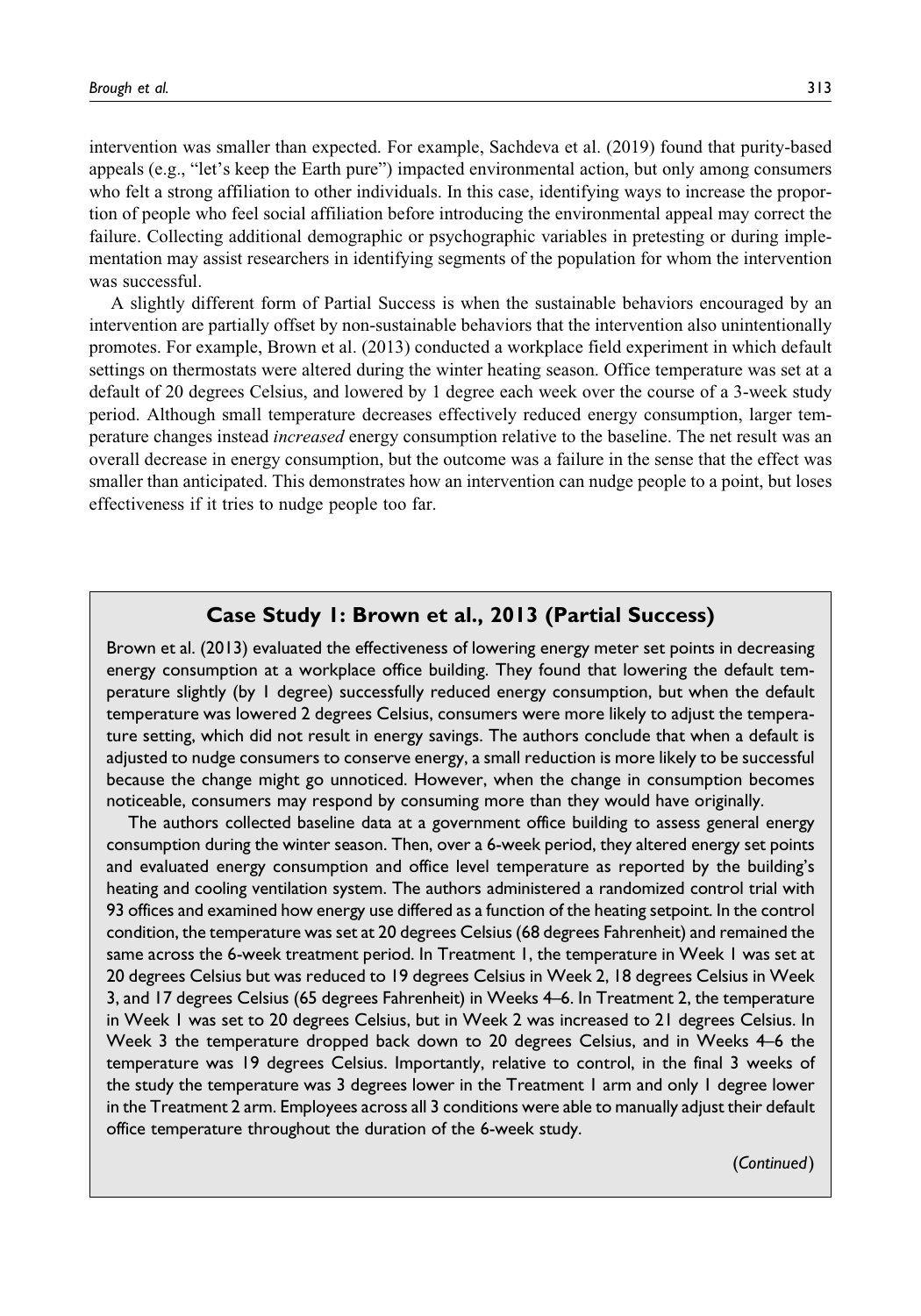#### (*Continued*)

Relative to control, energy consumption was significantly reduced in Treatment 2 (where the default temperature was only 1 degree lower in the final weeks of the study). However, these effects weren't observed in Treatment 1 because workers manually altered the office temperature in the final weeks of the study when the default temperature reached 17 degrees Celsius.

Ultimately this treatment was only partially successful overall because the energy costs of manual overrides of the default temperature in Treatment 1 partially offset the energy savings of a lower default temperature in Treatment 2. The authors conclude that a small decrease in a default can lead to a reduction in energy consumption, however, when the reduction in the default temperature is too large, then occupants respond by actively increasing their temperature settings and over-riding the effects of the default.

Identifying a failed outcome as a Partial Success reinforces the value of designing the evaluation plan to assesses process, efficiency, quality, ethical practice, short-term impact and longer-term outcomes. It may also prompt researchers to pre-test intervention elements with target audience segments.

### *No Net Effect*

A second type of failure occurs when a behavioral intervention to promote sustainable behavior fails to produce any significant net effect. Unlike Partial Success, this type of failure has no positive net effect on the environment whatsoever. For example, a hotel's sustainability campaign may not affect towel usage at all.

A No Net Effect failure can occur when an intervention is simply ineffective at changing behavior. An example of this type of failure was observed by Campbell-Arvai et al. (2014), who tested how providing information on restaurant menus about the environmental benefits of reducing meat consumption would influence customer's choices. They did not detect differences; no effect was observed in levels of meat consumption between groups that received environmental information and those that did not.

A No Net Effect failure can also indicate that countervailing forces are at play. Thus, when No Net Effect is observed, researchers might explore whether the non-sustainable reactions to the intervention amongst one population segment are obscuring the sustainable reactions of another segment. In an example from the transportation literature, Beale and Bonsall (2007) disseminated marketing materials to improve consumer attitudes towards bus service and encourage more consumers to travel by bus rather than by car. Overall, this intervention did not change public bus utilization. However, closer examination revealed the materials successfully encouraged bus use among women and discouraged bus use among men, resulting in No Net Effect. Based on these and other insights from examining the impact on different segments, the researchers were able to correct the failure and improve bus ridership by revising the materials.

A related example of No Net Effect stemming from divergent effects on different customer segments was observed in the energy domain. In hopes of decreasing home energy consumption, residents were informed about the average energy usage of similar-sized homes in the neighborhood (Schultz et al., 2007). For homes that used more energy than average, this information effectively decreased energy usage. But for homes that used less energy than average, the information *increased* energy usage, resulting in no overall energy conservation across all the homes. Acknowledging that specific sub-groups may respond differently to various aspects of an intervention could improve experimental design.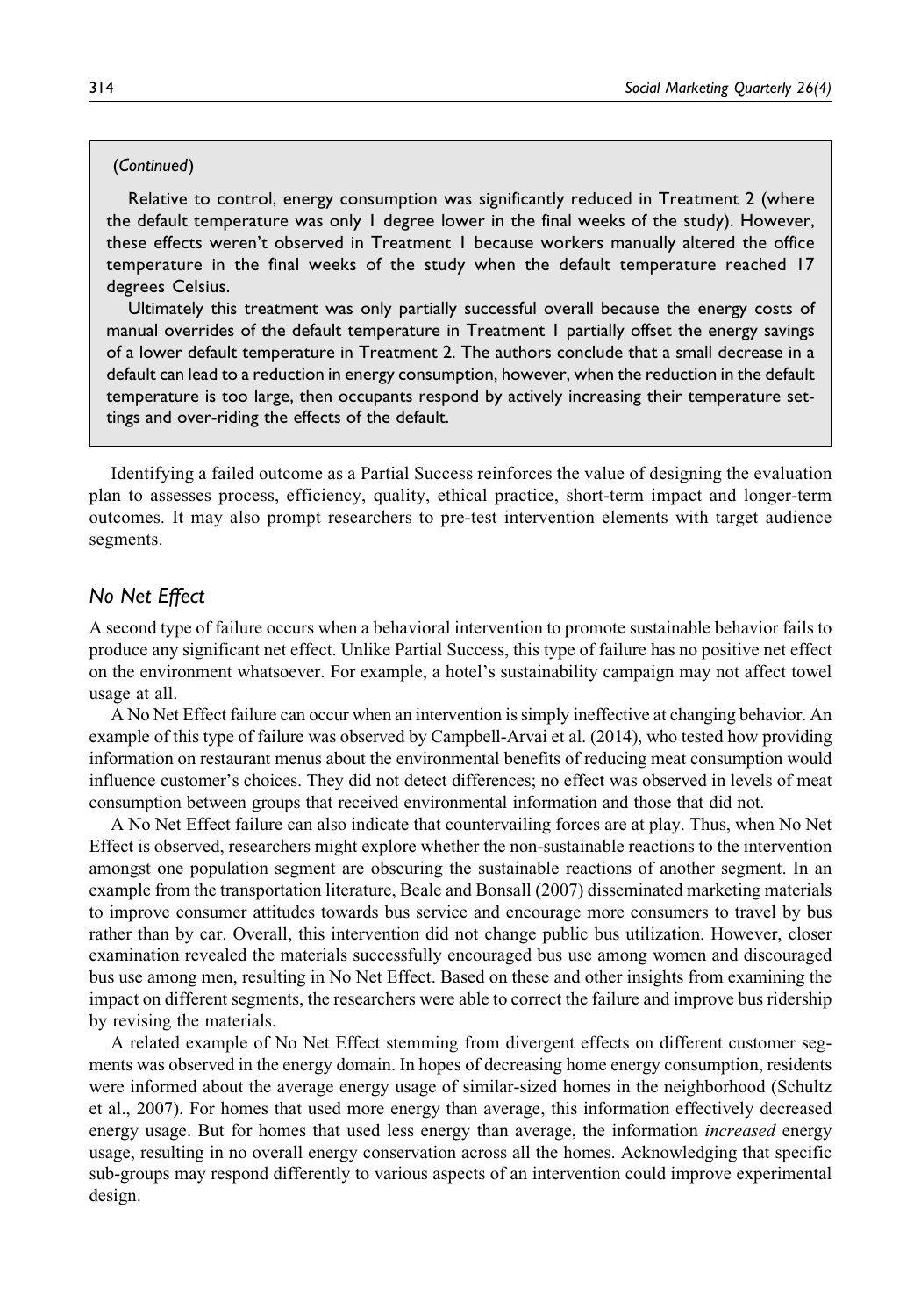### **Case Study 2: Beale & Bonsall, 2007 (No Net Effect)**

Transportation is the economic sector with the largest contribution to greenhouse gas emissions, largely relying upon petroleum-based fuel (U.S. EPA, 2017). One means to reduce carbon emissions is to encourage people to shift from driving cars to utilizing shared public transportation, such as buses. A group of researchers sought to encourage use of the public bus service in Leeds, England via a messaging campaign (Beale & Bonsall, 2007). In an initial survey conducted in 2001-2002, local citizens provided their perceptions of the bus service and of personal car usage. The researchers then designed marketing materials aimed to encourage public bus use. The materials incorporated both positive information about utilizing the bus service (e.g., "Save money! Leeds and back for as little as £1.30", "A bus every 10 min!") as well as negative information about personal car usage (e.g., "Journey times by bus don't include all those annoying things you have to do when driving ... filling up with petrol, finding a parking space ... ", "The average cost of all day parking in Leeds is £4.60 . . . And that's not counting petrol, insurance, other running costs... "). These marketing materials were then sent to half of the participants, while the other half served as a control group. Six months later participants were contacted and asked about changes in their public bus utilization during the intervening time and their perceived reasons for those changes.

Unfortunately, initial analyses suggested that the marketing materials had no net effect on public bus usage. However, a closer examination of the data suggested that the intervention had different impacts on different customer segments. Specifically, the materials appeared to have a positive influence on women and those who already used the bus service either habitually or occasionally, whereas it had a negative influence on men and those who did not typically use the bus. Thus, the overall null effect of the intervention belied these more subtle moderation effects.

The researchers conducted additional research to understand why their marketing materials were not effective for some citizens. Residents who did not use the bus did not view the information as personally relevant. Building on these insights, the research team designed an alternate set of marketing materials designed to appeal specifically to men and non-bus users. This batch of materials openly acknowledged that car travel was the first choice for many people, but that under certain circumstances the bus could be more convenient. These materials were distributed to citizens in another Leeds suburb, and bus usage was assessed via subsequent interviews. Analyses revealed that the newly tailored materials had a marked, positive influence on the behavior of men, such that those receiving the materials (versus those who did not) were more likely to report using the bus both after 6 weeks and after 6 months.

These results highlight the importance of understanding the nature of a failed intervention. In this case, although there was no net effect, knowing which groups were negatively influenced by the marketing campaign helped the researchers design novel messaging to target specific segments and change their behavior.

Identifying a failed outcome as No Net Effect can help researchers identify means to adjust and target future marketing. It may prompt them to examine whether there were differential effects across different consumer segments. When possible, researchers should pretest interventions among different segments and/or collect information on key moderating factors during the intervention so a No Net Effect failure can be re-examined for positive (and negative) effects among specific segments. This approach may require collecting larger sample sizes of different population segments in order to have sufficient statistical power.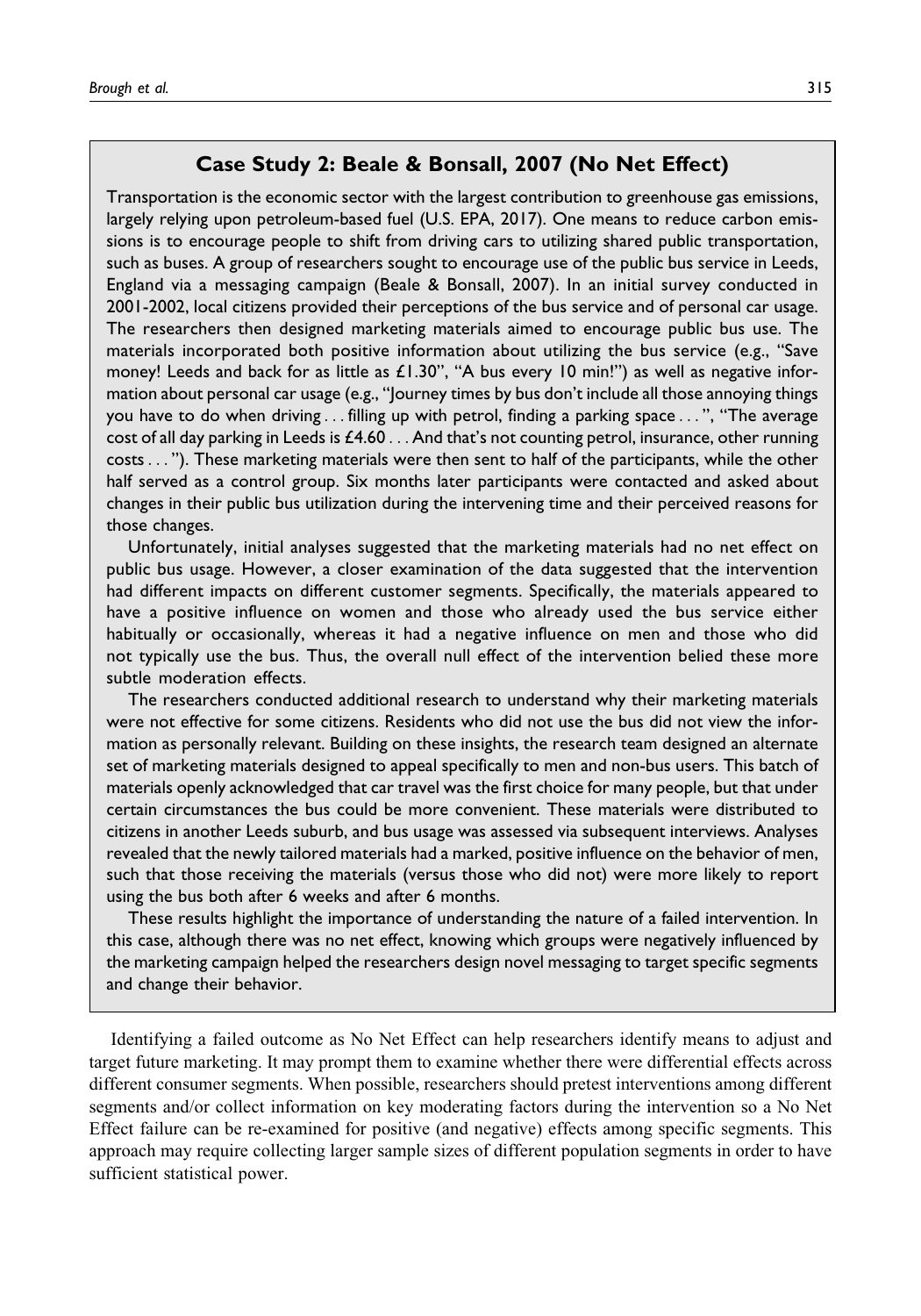# *Backfire*

A third type of failure is a Backfire effect—one that is opposite the intended effect, harming rather than benefiting the environment. For example, perhaps the hotel's sustainability campaign leads to an increase rather than a decrease in towel usage.

A classic example of Backfire occurred when the Petrified National Forest Park attempted to discourage theft of petrified wood by posting signs informing visitors about the prevalence of theft. To the park's surprise, this anti-theft signage *increased* theft almost threefold rather than discouraging it (Cialdini, 2003). Another example of Backfire was observed when high-priced hotels asked visitors to reduce electricity usage but did not demonstrate their own investment in reducing environmental impact (e.g., by supplying low-cost, plastic toothbrushes vs. costly, bamboo toothbrushes). In response to the request, visitors actually increased their electricity usage (Wang et al., 2017).

While Backfire failures are sometimes characterized by consumers' obstinate refusal to cooperate, they can also occur when interventions unexpectedly increase the attractiveness of non-sustainable behaviors. For example, a retailer recently attempted to encourage the use of reusable bags by printing embarrassing slogans on single-use plastic bags (and also charging a fee of one nickel per bag). Instead of encouraging more customers to use reusable shopping bags, the initiative led to a surge in demand for the single-use bags as a mass of customers who were anxious to collect all the different designs happily purchased them (McMahon, 2019).

Backfire can also be observed in consumers' response to products with environmental attributes. Although the development of green products is intended to reduce (though not eliminate) the environmental impact of consumption, one study showed that introducing them can increase consumer preferences for traditional products that lack environmental attributes (Luchs et al., 2010), particularly when consumers value product strength. Similarly, Newman et al. (2014) found that when consumers perceive a company to have intentionally reduced a product's environmental impact, they are less likely to purchase the product because they perceive such products are lower in quality.

# **Case Study 3: Wang et al., 2017 (Backfire)**

Consumers' perceptions of a conservation program could lead them to take actions that oppose the program's goals. For example, if consumers perceive that a company is unconcerned about the environment, they may be less willing to engage in conservation behavior. Wang et al. (2017) demonstrate that to encourage consumer conservation behavior, firms with a high-price image (e.g., luxury brands or firms that charge high prices) need to demonstrate their commitment to the environment through a financially costly action. Without this shift in perceptions of how "green" the company is, consumers may respond with annoyance and anger to energy conservation requests and perceive such communications to be restrictions on their freedom—particularly when they have paid a high price for a good.

The authors came to these conclusions after evaluating actual energy consumption of 281 Chinese hotel guests, and examined how energy conservation differed as a function of three variables: (1) the cost of the room (some guests stayed in a relatively expensive hotel at \$125/ night, while others stayed in a relatively less expensive hotel at \$37/ a night), (2) whether the guest received an explicit request from the hotel to conserve energy (for half of participants a sign was posted near the electrical outlets in the room asking participants to conserve energy and reduce thermostat settings), and (3) whether the hotel had demonstrated a costly commitment to

(*Continued*)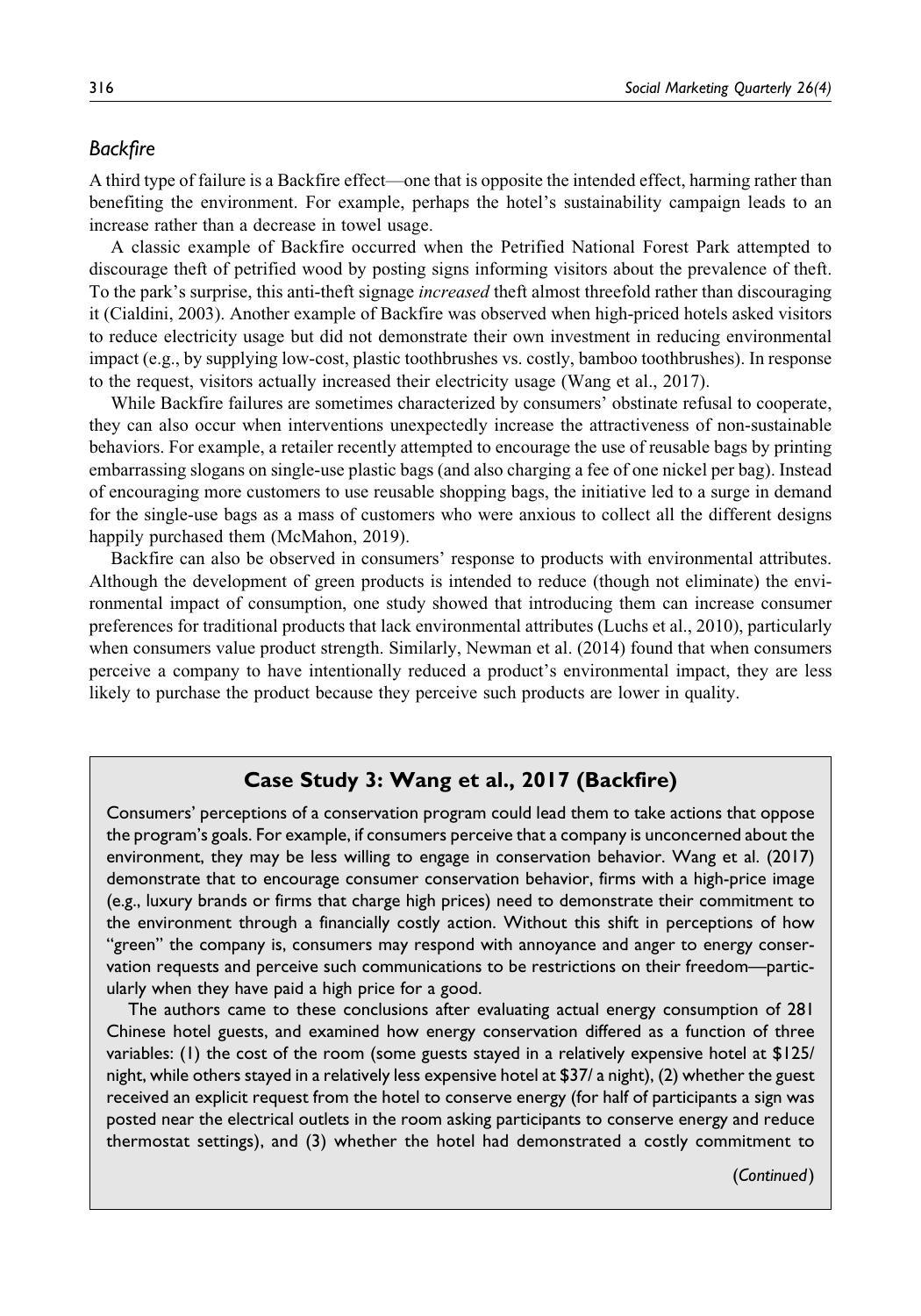#### (*Continued*)

sustainability (by providing an environmentally friendly bamboo toothbrush) whereas some hotel guests received a traditional plastic toothbrush (which was not perceived to be sustainable).

Consumers conserved more electricity when the hotel provided the guest with a bamboo toothbrush. This is because the bamboo toothbrush enhanced consumer's perceptions that the firm was committed to helping the environment, and consumers behaved according to these perceptions, irrespective of whether they received an explicit request to conserve energy from the hotel or how costly the room was. However, when the hotel provided a traditional plastic toothbrush, consumers did not perceive the hotel to be more environmentally friendly, which resulted in less energy conservation. However, receiving a traditional plastic toothbrush at a high-cost hotel actually resulted in more energy consumption when the hotel made an explicit request to conserve energy. A follow-up experiment demonstrated that consumers perceive they should have more freedom to behave how they wish when they pay a relatively high price for the hotel room. Therefore, customers of the high price hotel became angrier and more annoyed from the request to conserve energy, especially when the firm had not already demonstrated their commitment outright.

These findings suggest that the presence of cues from which consumers can infer that the firm is doing their part to help the environment should strengthen a request asking consumers to change their behavior and conserve energy. When requests are absent of such cues, they are likely to invoke reactance by decreasing perceptions of the firm's "greenness" and ultimately reducing consumer motivation and behavior to conserve. Such backfire effects can negate the benefits of pro-environmental behavioral interventions.

Acknowledging the possibility of Backfire can encourage researchers to pretest interventions to identify the necessary factors for the desired behavior to occur. One example, demonstrated by Wang et al. (2017), involved pretesting whether consumers perceive the intervention as genuine or are skeptical of the intervener's intentions. It may be that marketing messages only need a slight modification when Backfire is recognized (e.g., pairing a descriptive norm with a consistent injunctive norm (Schultz et al., 2007) or emphasizing product quality (Luchs et al., 2010; Newman et al., 2014).

### *Temporal Decline*

A fourth type of failure is Temporal Decline. Whereas Partial Success, No Net Effect, and Backfire each describe the effect of an intervention at its initial measurement, Temporal Decline describes a response to a sustainability initiative that, regardless of initial success, becomes less effective over time and ultimately fails to meet the desired long-term objective. For example, perhaps the hotel's campaign produces a short-term reduction in towel usage, but that initial positive impact is not maintained over time or is followed by a longer-term increase in towel usage that offsets any net benefits in sustainability (e.g., a long-term rebound or boomerang effect).

One type of Temporal Decline occurs when the positive effects of an intervention do not persist after the initiative ends. For example, Ferraro and Price (2013) provided U.S. households with a one-time report of how their water consumption compared to that of neighbors. Although households initially responded by conserving water, the effect did not persist in the 3 months following receipt of the report. In such cases, sending reminders via email, implementing cell phone apps with notifications, or encouraging steps to automate conservation (e.g., resetting sprinkler timers) may aid in habit formation that will prevent Temporal Decline.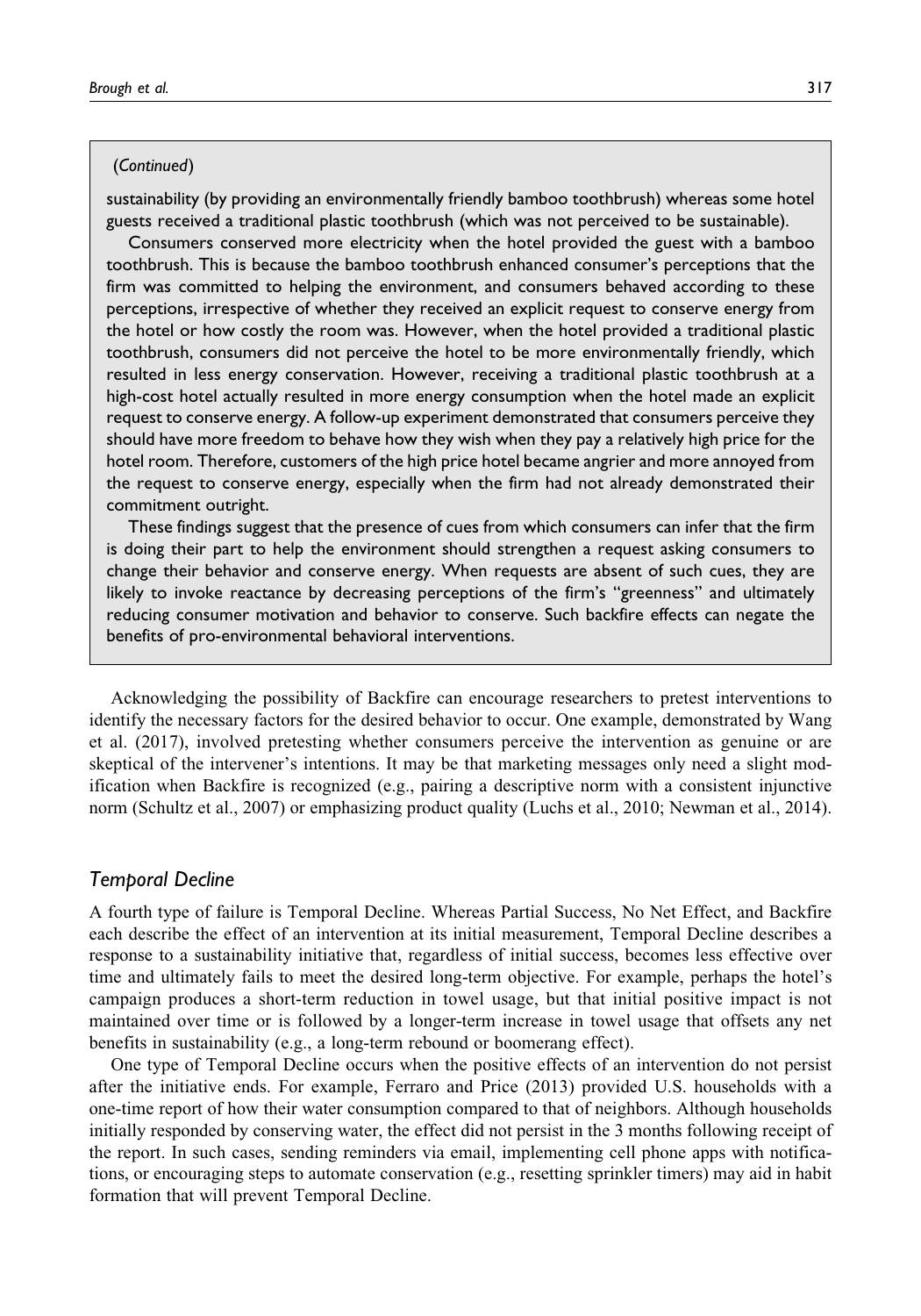Another type of Temporal Decline occurs when an intervention becomes less impactful upon repeat exposure (De Young, 1993). For example, an intervention that provided United Kingdom residents with real-time home electricity monitors was initially successful in encouraging residents to track their energy use (Hargreaves et al., 2013). However, a follow-up study 1 year later found that as the novelty of the electricity monitors wore off, many residents stopped paying attention to them. In this case, perhaps adjustments could be made to restore the novelty of the intervention (e.g., changing the content, format, and/or delivery mode of the messaging or other elements of the intervention mix such as incentives).

# **Case Study 4: Ferraro & Price, 2013 (Temporal Decline)**

Conserving water helps communities cope with water shortages that might arise due to drought. Ferraro and Price (2013) partnered with the water system agency in Cobb County, Georgia (population 680,000) to encourage water conservation among its 150,000 residential water customers. In 1998, periodic droughts began reducing the county's surface water supply.

Starting in 2006, the Cobb County Water System began initiatives to encourage conservation. The researchers designed three treatments aimed at lowering water use. The first treatment involved technical advice. In this treatment, residents were provided with a tip sheet featuring information about how to reduce their water consumption, such as fixing leaks, watering lawns less frequently, and running only full laundry loads. The second treatment included this tip sheet along with a personal letter from the county's Water Conservation Coordinator outlining the reasons why residents should reduce their water consumption, such as protecting wildlife and coping with low rainfall. The final treatment included the tip sheet and letter alongside information about how the resident's prior water consumption compared with their neighbors (e.g., "You consumed more water than 72% of your Cobb County neighbors"). Materials for each of these treatments were mailed to households on the same day in May 2007 in official Cobb County Water System envelopes, and a follow-up tip sheet was also sent 4 weeks later. Approximately 11,700 households received each one of the three treatments, with 71,779 households serving as controls. The county then measured water usage at households in the county over the coming months, focusing on water usage during the summer.

Analyses of water usage revealed that the treatments reduced water consumption during the summer months. Providing technical advice via the tip sheet resulted in a small reduction of approximately 1% in household water usage, while providing information about how one's consumption compared with other households generated a marked reduction in water consumption of 4.8%. The effect of this treatment was especially strong among households that typically have higher water usage (5.28%) compared to households that typically have lower water usage (2.72%).

However, these reductions in water consumption waned over the summer months. While the treatment had a strong effect on water consumption in the month following the treatment (reducing usage by 5.62% in June), it showed a weaker effect on consumption at the end of the summer (reducing usage by only 3.63% in September). Even with this temporal decline, the intervention still reduced overall water consumption in Cobb County. Nevertheless, understanding how rapidly the effect of the treatment decays over time is critical to determining the extent to which a treatment would be successful in encouraging long-term water reduction. Depending on the rate of temporal decline, interventions that initially appear to be successful could ultimately be considered failures without follow-up intervention.

(*Continued*)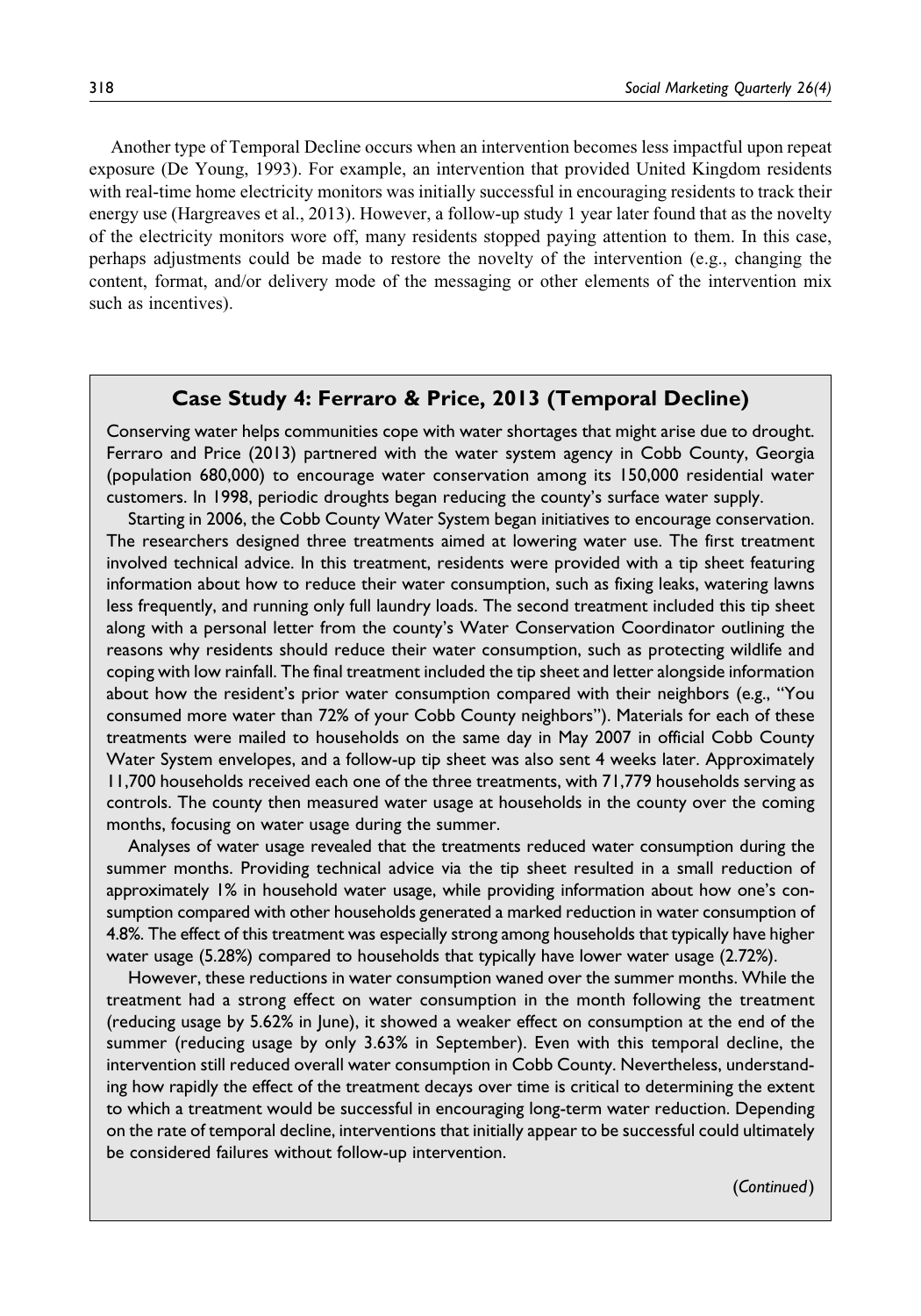#### (*Continued*)

Classifying Temporal Decline as a distinct form of failure can provide useful insights for how to improve future interventions. It requires researchers to consider the timeframe of measurements and what might be done to prevent Temporal Decline. For example, sending out additional reminder materials 3 months after the intervention might help refresh the effect and sustain the observed reductions in water consumption.

Neglecting the temporal component of measurement can lead researchers to potentially misdiagnose an outcome. Researchers should plan their intervention evaluation to have repeated measurements spaced over time to determine initial and long-term success. Moreover, recognizing Temporal Decline may suggest that additional and/or varied messages or reminders are needed to retain the success of an intervention. Adjustments to other elements of the social marketing intervention mix, such as improved products, services, policies, incentives and socially approved sanctions, may also be useful to counter Temporal Decline.

# *Negative Effect on Non-Targeted Behaviors*

A fifth type of failure occurs when a behavioral intervention produces a Negative Effect on Non-Targeted Behaviors. Unlike the first four types of failures, this type of failure is entirely independent of the effect on the targeted behavior. For example, suppose the hotel's campaign successfully reduces towel usage by 20% but has the unintentional side effect of increasing electricity usage as guests turn up the heat to dry the towels they are re-using. In this sense, the campaign was successful at benefiting the environment through the targeted behavior, but failed because it directly caused another form of behavior that was harmful to the environment.

For example, a refuse reduction program (pay-as-you-throw, which charged for garbage bags) was successful in substantially reducing the amount of solid waste sent to the landfill, but increased litter throughout the community (Homsy  $& Hart, 2019$ ). In another example, a campaign by the Japanese government succeeded at promoting household energy-reduction behaviors in the wake of the Fukushima power plant meltdown, but also undermined residents' support for a tax increase on carbon emissions (Werfel, 2017).

Licensing effects often describe this type of failure (Maki et al., 2019). For example, a campaign may successfully persuade some individuals to be more sustainable. However, those individuals may then feel that because they have already done something good for the environment in one context, they are entitled to engage in non-sustainable behaviors in other contexts. Thus, the campaign may have a positive effect on the targeted sustainable behavior, but a negative effect on non-targeted sustainable behaviors.

Another example of a Negative Effect on Non-Targeted Behaviors is overconsumption. For example, providing subsidies to buy electric vehicles may be successful at encouraging consumers to purchase environmentally-friendly vehicles. However, evidence from Klöckner et al. (2013) suggests that households often buy alternative fuel vehicles as a second car rather than as a substitute for their conventional one. They also tend to drive their electric vehicles more often for everyday trips than they had previously driven their conventional vehicles. The result is that although the targeted behavior of promoting electric car sales was successful, the subsidies can have a negative effect on carbon emissions.

Similarly, Catlin and Wang (2013) sought to encourage recycling behavior by providing a recycle bin in the restroom. Although recycling behavior did in fact increase, so did total resource usage; people used more paper towels when washing their hands in the restroom when there was an option to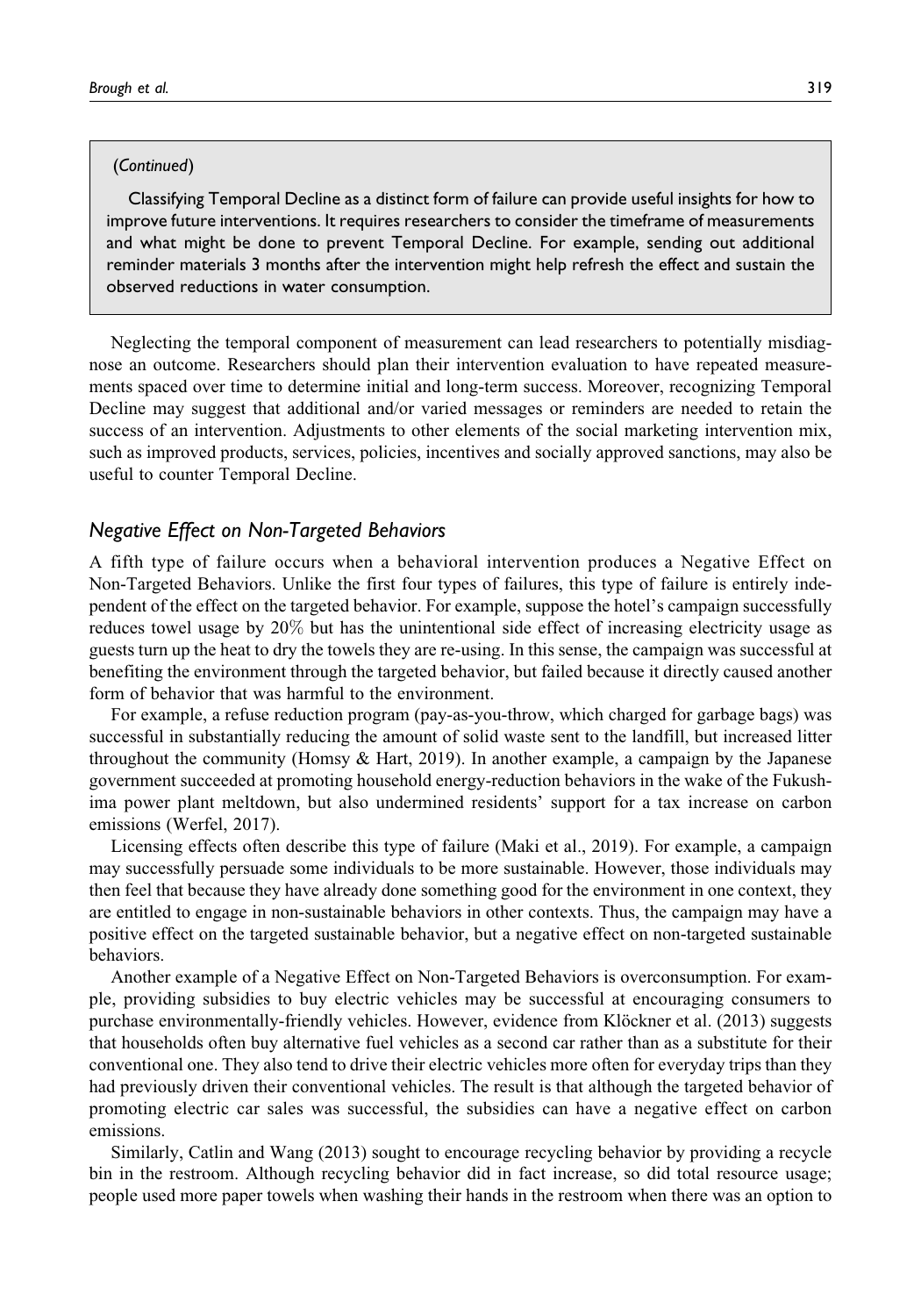recycle the paper towels relative to when there was no recycling option. Thus, the addition of the recycling bin led to a positive effect on the targeted behavior (recycling), but a negative effect on a non-targeted behavior (total resource use). Sun and Trudel (2017) also suggest that when a recycling option is present, consumers may use more of a product than they need, thereby increasing total resource use.

# **Case Study 5: Klöckner et al., 2013 (Negative Effect on Non-Targeted Behaviors)**

Governments in many countries have taken pro-environmental measures to promote the purchase of alternative fuel vehicles to conserve conventional fuels and lower vehicle carbon emissions. The Norwegian government, for example, subsidized electric vehicles by eliminating purchase taxes, reducing annual taxes, and offering free or discounted use of toll roads, parking places, ferries, and bus lanes to those who purchased an electric car. As a result, electric car sales in Norway increased dramatically during 2012 until it boasted the highest number of electric cars per capita. Thus, based only on the measurement of the targeted behavior of increasing electric vehicle purchases, the Norwegian government's intervention appeared to be successful.

However, during this time, Klöckner et al. (2013) distributed surveys to 13,362 car buyers and compared responses from those who had purchased conventional combustion engine cars to those who had purchased electric cars. The survey results indicated that electric car buyers were more likely to own a higher number of vehicles per household, suggesting that electric cars were typically purchased as an additional vehicle rather than as a substitute for a conventional car. Specifically, only 9.5% of electric car buyers had only one car per household, compared to nearly 50% of conventional car buyers. Moreover, expected annual mileage for the upcoming year increased significantly with the number of cars per household, and electric vehicle owners were likely to take more frequent trips (e.g., shopping, transporting children). By increasing the amount of traffic (which prolongs the time that conventional vehicles are on the road), the increased driving behavior of electric vehicle owners could add to carbon emissions. Electric car buyers also reported significantly lower scores than conventional car buyers on attitudes, intentions and perceived moral obligation to reduce car use, suggesting that they may feel they had already "done their share" to reduce the negative impacts from car travel.

Overall, the results of this study suggest that although the Norwegian government's targeted behavior of promoting electric car sales was successful, the subsidies it offered may have a negative effect on non-targeted but pro-environmental behaviors, such as reducing the average number of vehicles per household, limiting traffic, and inspiring pro-environmental attitudes. If the cumulative negative impact of the intervention on these non-targeted behaviors offsets the positive impact of the intervention on the targeting behavior, leading to an overall increase rather than decrease in carbon emissions and hurting rather than benefiting the overall environment, the intervention could be deemed a failure rather than a success.

Recognizing that interventions may create negative effects on non-targeted behaviors is a critical consideration to the design of successful interventions. It requires researchers to consider the scope of what is measured and what might be done to prevent negative effects on non-targeted behaviors. For example, future electric vehicle purchase incentives might be limited to households that have only one car.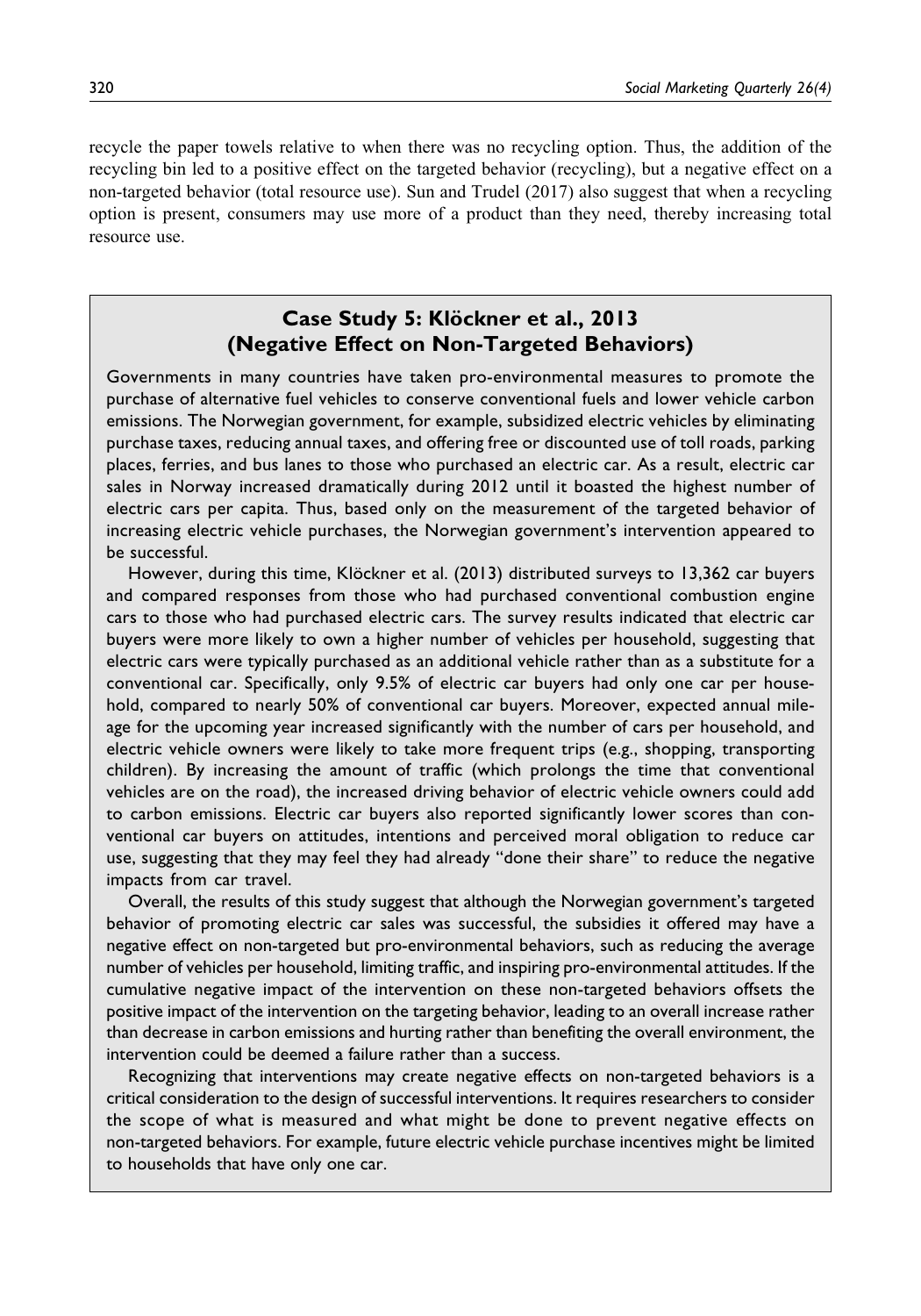Neglecting the scope of measurement can lead researchers to potentially misdiagnose an outcome. Typically, researchers only measure the effect of their intervention on the behaviors that they set out to target. Yet the existence of the Negative Effect on Non-Targeted Behaviors failure means that interveners should also measure related, but non-targeted behaviors that could be affected by the intervention. Recognizing which non-targeted behaviors might also be affected by the intervention will allow researchers to assess whether an otherwise successful-seeming intervention might be doing more harm than good, and thus should be stopped. Alternatively, researchers can prevent this failure by highlighting to participants that the targeted and non-targeted behaviors share similar goals or features (Maki et al., 2019; Margetts & Kashima, 2017).

# *Implications for Theory and Practice*

The identification of these five ways that sustainability initiatives can fail has implications for both theory and practice. From a theoretical standpoint, we distinguish between diagnosing how an intervention failed and diagnosing why it failed. This important distinction offers a more nuanced view of unsuccessful initiatives, acknowledging that failure can take on not only different levels of severity, but different forms altogether. Imagine the difficulty of trying to diagnose the underlying medical cause of a patient whose single symptom is "pain." Obviously, understanding the magnitude, location, and specific kind of pain would be useful (e.g., does it come and go or is it constant; is it dull or sharp). Likewise, we argue that merely knowing that a sustainability initiative failed is insufficient—an understanding of how it failed will facilitate a proper diagnosis of the underlying cause and aid in the determination of appropriate corrective actions. By contrast, incorrectly identifying the type of failure may lead to counterproductive actions—for instance, consider two interventions which were ineffective in achieving long-term energy reduction (Hargreaves et al., 2013; Wang et al., 2017). Without understanding the type of failure, researchers might decide to use reminders to refresh the interventions. However, while reminders may be an effective solution for a Temporal Decline failure, they are likely to exacerbate a Backfire failure. Thus, if a Backfire failure is misclassified as Temporal Decline, sending a reminder email to remedy the failure may do more harm than good.

We further contribute to the literature by providing a framework of how sustainability initiatives can fail that allows for a standardized classification of unsuccessful initiatives across a wide variety of domains. To illustrate, the examples we draw upon in this article, which are meant to be illustrative rather than comprehensive, span domains including energy, transportation, food, recycling, green products, and waste management. We hope that our typology will aid in an enhanced understanding of these different types of failures and provide a useful tool for researchers in any domain.

From a practical standpoint, we argue that diagnosing how an initiative failed (before diagnosing why it failed) is an important but often overlooked step in preventing and remedying future failures. Our identification of the different ways in which sustainability initiatives can fail arms researchers and practitioners with additional questions to explore when an intervention does fail—understanding the type of failure can help in diagnosing why it failed and in determining the level and type of adjustments that may be needed to transform the failure into a future success.

Understanding the potential for sustainability initiatives to fail in different ways can help researchers leverage core social marketing principles and processes to improve the design, implementation, and evaluation of behavioral interventions. For example, researchers who understand the different ways in which initiatives might fail are likely to be more specific about what a successful initiative would look like, defining explicit and realistic benchmarks, goals, and metrics at the outset of a sustainability initiative. They are more likely to use theory and data to identify priority audience segments and sustainability behaviors, to understand the benefits an initiative offers to a target audience, and to anticipate key barriers that might prevent audience engagement.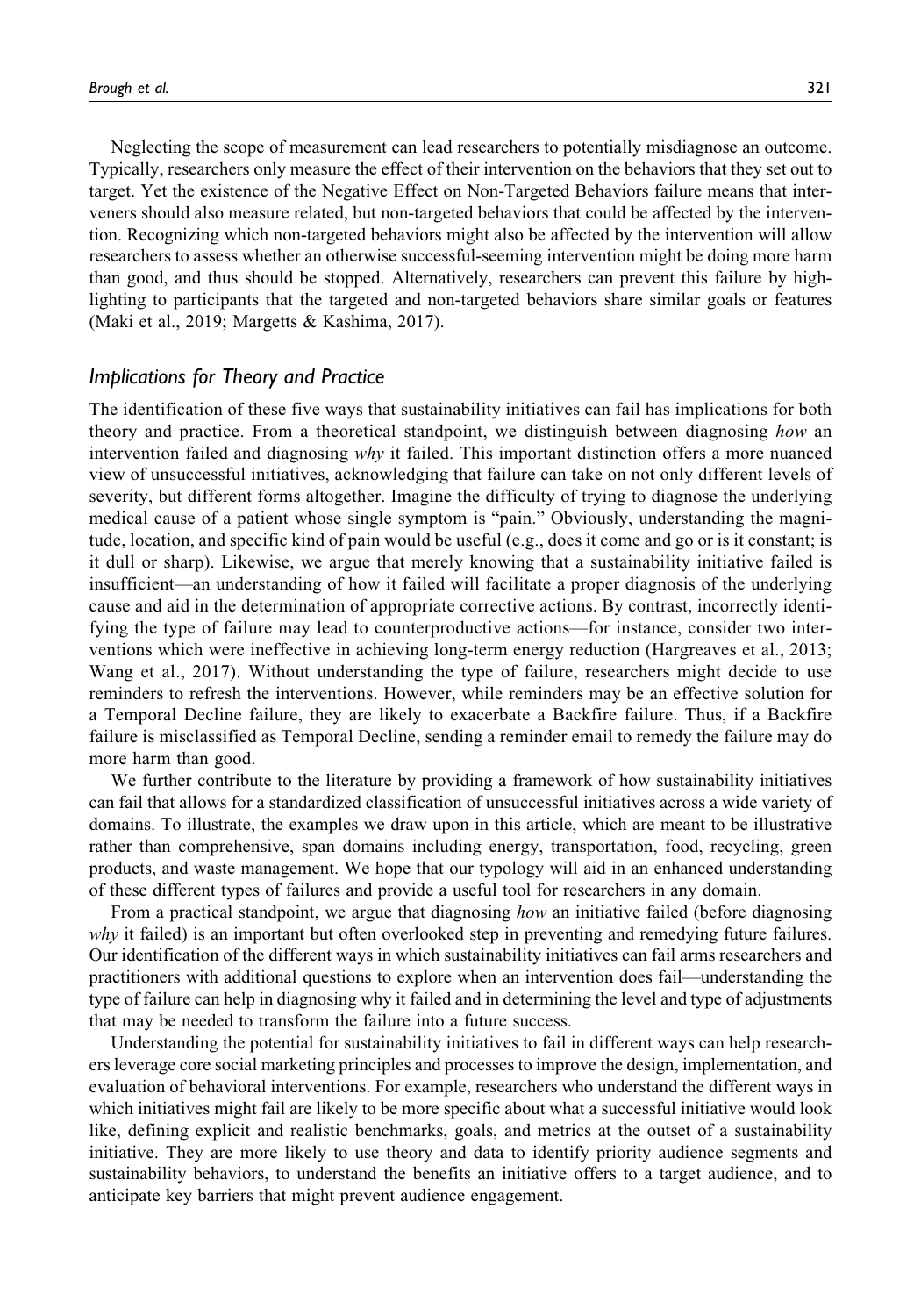Our framework should prompt researchers to consider the extent to which resources allow the timeline and scope of monitoring an audience's response to an intervention to be expanded. For example, researchers may expand the duration of measurement to capture long-term results (e.g., Temporal Decline) and ensure that the breadth of measurement is not limited to only targeted behaviors but broad enough to capture possible changes in other behaviors that might possibly be affected by the intervention (e.g., Negative Effect on Non-Targeted Behaviors). In addition, our framework should prompt researchers to invest in appropriate pretesting elements of the intervention mix prior to launching and capture measures of heterogeneity within the target population, as unintended outcomes can stem from differences across subsets.

In conclusion, although many sustainability initiatives are successful and produce results that benefit the environment, not all are effective at producing the desired magnitude of outcome over time. Here we identify and provide examples of five different ways in which sustainability initiatives can fail. Given that the large majority of published interventions demonstrate success while a much larger proportion of failed interventions remain in the file drawer (Rosenthal, 1979; Simonsohn et al., 2014), we hope this typology increases awareness of how interventions may fail and leads to designs that are better equipped to detect different types of failures. In doing so, this typology will aid in the development of more effective behavioral interventions and benefit future sustainability efforts.

#### **Declaration of Conflicting Interests**

The author(s) declared no potential conflicts of interest with respect to the research, authorship, and/or publication of this article.

#### **Funding**

The author(s) received no financial support for the research, authorship, and/or publication of this article.

#### **ORCID iD**

Aaron R. Brough **b** <https://orcid.org/0000-0003-2457-3199>

#### **References**

- Beale, J. R., & Bonsall, P. W. (2007). Marketing in the bus industry: A psychological interpretation of some attitudinal and behavioral outcomes. Transportation Research Part F, 10, 271–287.
- Brown, Z., Johnstone, N., Ha, I., Vong, L., & Barascud, F. (2013). Testing the effect of defaults on the thermostat settings of OECD employees. Energy Economics, 39, 128–134.<https://doi.org/10.1016/j.eneco.2013.04.011>
- Campbell-Arvai, V., Arvai, J., & Kalof, L. (2014). Motivating sustainable food choices: The role of nudges, value orientation, and information provision. Environment and Behavior, 46(4), 453–475.
- Catlin, J. R., & Wang, Y. (2013). Recycling gone bad: When the option to recycle increases resource consumption. Journal of Consumer Psychology, 23, 122–127.<https://doi:10.1016/j.jcps.2012.04.001>
- Cialdini, R. B. (2003). Crafting normative messages to protect the environment. Current Directions in Psychological Science, 12, 105–109.
- De Young, R. (1993). Changing behavior and making it stick: The conceptualization and management of conservation behavior. Environment and Behavior, 25(4), 485–505.
- Dickerson, C. A., Thibodeau, R., Aronson, E., & Miller, D. (1992). Using cognitive dissonance to encourage water conservation. Journal of Applied Social Psychology, 22(11), 841–854.
- Ferraro, P. J., & Price, M. K. (2013). Using nonpecuniary strategies to influence behavior: Evidence from a largescale field experiment. The Review of Economics and Statistics, 95(1), 64–73. [https://doi.org/10.1162/REST\\_a\\_](https://doi.org/10.1162/REST_a_00344) [00344](https://doi.org/10.1162/REST_a_00344)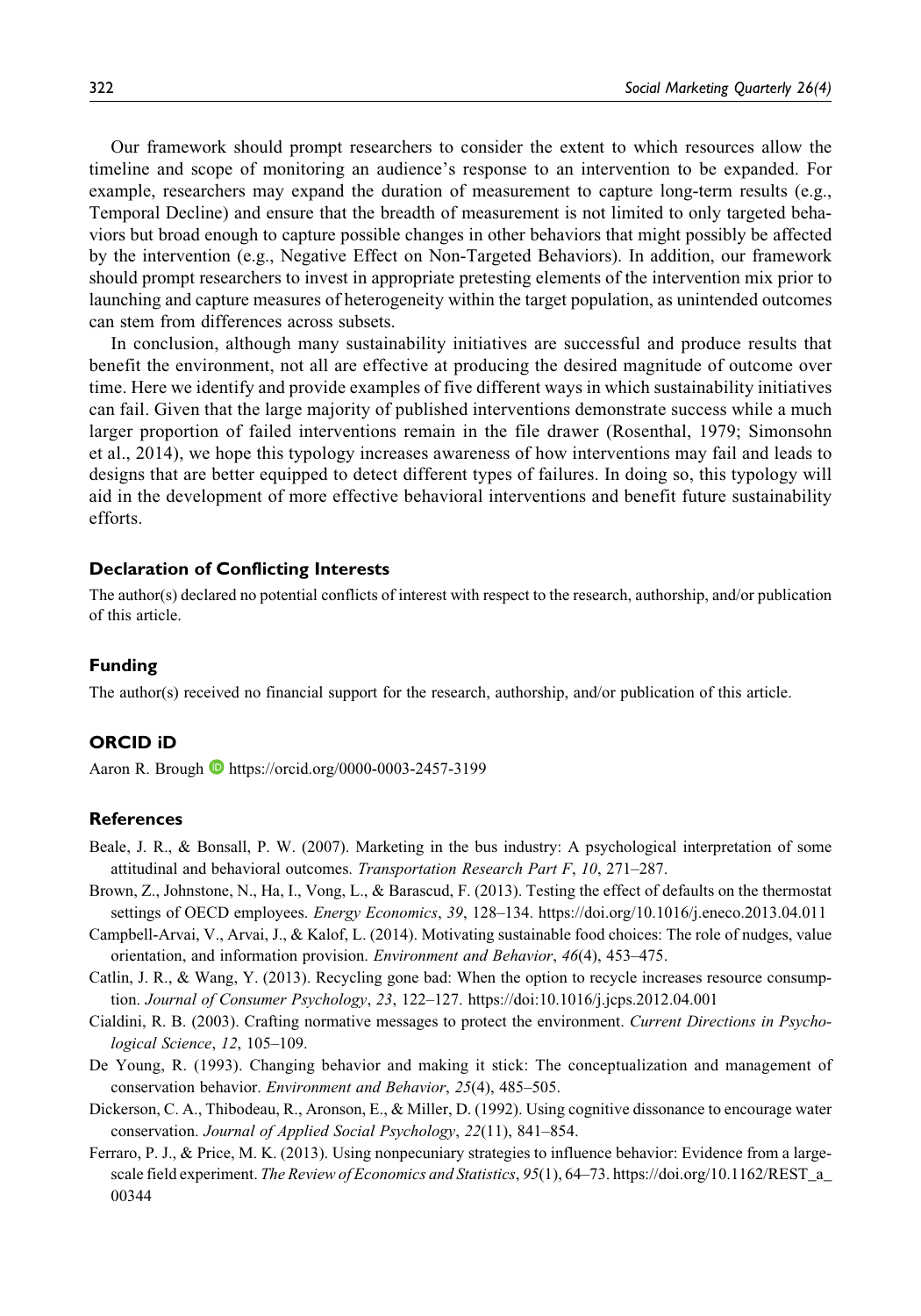- Goldstein, N. J., Cialdini, R. B., & Griskevicius, V. (2008). A room with a viewpoint: Using social norms to motivate environmental conservation in hotels. Journal of Consumer Research, 35(3), 472–482. [https://doi.](https://doi.org/10.1086/586910) [org/10.1086/586910](https://doi.org/10.1086/586910)
- Hargreaves, T., Nye, M., & Burgess, J. (2013). Keeping energy visible? Exploring how householders interact with feedback from smart energy monitors in the longer term. Energy Policy, 52, 126–134. [https://doi.org/10.1016/](https://doi.org/10.1016/j.enpol.2012.03.027) [j.enpol.2012.03.027](https://doi.org/10.1016/j.enpol.2012.03.027)
- Holland, R. W., Aarts, H., & Langendam, D. (2006). Breaking and creating habits on the working floor: A field-experiment on the power of implementation intentions. Journal of Experimental Social Psychology, 42(6), 776–783.<https://doi.org/10.1016/j.jesp.2005.11.006>
- Homsy, G. C., & Hart, S. (2019). Sustainability backfire: The unintended consequences of failing to engage neighborhood residents in policymaking. Journal of Urban Affairs, 1-22. https://doi.org/10.1080/07352166. 2019.1607746
- Klöckner, C. A., Nayum, A., & Mehmetoglu, M. (2013). Positive and negative spillover effects from electric car purchase to car use. Transportation Research Part D: Transport and Environment, 21, 32-38. [https://doi.org/](https://doi.org/10.1016/j.trd.2013.02.007) [10.1016/j.trd.2013.02.007](https://doi.org/10.1016/j.trd.2013.02.007)
- Kristal, A. S., & Whillans, A. W. (2020). What we can learn from five naturalistic field experiments that failed to shift commuter behaviour. Nature Human Behavior, 4(1), 169–176.
- Luchs, M. G., Naylor, R. W., Irwin, J. R., & Raghunathan, R. (2010). The sustainability liability: Potential negative effects of ethicality on product preference. Journal of Marketing, 74(5), 18–31.
- Maki, A., Carrico, A. R., Raimi, K. T., Truelove, H. B., Araujo, B., & Yeung, K. L. (2019). Meta-analysis of proenvironmental behaviour spillover. Nature Sustainability, 2(4), 307-315. [https://doi.org/10.1038/s41893-019-](https://doi.org/10.1038/s41893-019-0263-9) [0263-9](https://doi.org/10.1038/s41893-019-0263-9)
- Margetts, E. A., & Kashima, Y. (2017). Spillover between pro-environmental behaviours: The role of resources and perceived similarity. Journal of Environmental Psychology, 49, 30–42. [https://doi.org/10.1016/j.jenvp.](https://doi.org/10.1016/j.jenvp.2016.07.005) [2016.07.005](https://doi.org/10.1016/j.jenvp.2016.07.005)
- McMahon, S. (2019). How a grocery store's plan to shame customers into using reusable bags backfired. National Public Radio, [https://www.npr.org/sections/thesalt/2019/07/08/739580158/how-a-grocery-stores-plan-to](https://www.npr.org/sections/thesalt/2019/07/08/739580158/how-a-grocery-stores-plan-to-shame-customers-into-using-reusable-bags-backfired)[shame-customers-into-using-reusable-bags-backfired](https://www.npr.org/sections/thesalt/2019/07/08/739580158/how-a-grocery-stores-plan-to-shame-customers-into-using-reusable-bags-backfired)
- Newman, G. E., Gorlin, M., & Dhar, R. (2014). When going green backfires: How firm intentions shape the evaluation of socially beneficial product enhancements. Journal of Consumer Research, 41(3), 823–839. <https://doi.org/10.1086/677841>
- Rosenthal, R. (1979). The file drawer problem and tolerance for null results. Psychological Bulletin, 86(3), 638.
- Sachdeva, S., Boghrati, R., & Dehghani, M. (2019). Testing the influence of purity-based interventions on pro-environmental behavior. Sustainability, 11(6), 1811.<https://doi.org/10.3390/su11061811>
- Schultz, P. W., Nolan, J. P., Cialdini, R. B., Goldstein, N. J., & Griskevicius, V. (2007). The constructive, destructive, and reconstructive power of social norms. *Psychological Science*, 18, 429–434.
- Simonsohn, U., Nelson, L. D., & Simmons, J. P. (2014). P-curve: a key to the file-drawer. Journal of Experimental Psychology: General, 143(2), 534.
- Sun, M., & Trudel, R. (2017). The effect of recycling versus trashing on consumption: Theory and experimental evidence. Journal of Marketing Research, 54(2), 293–305.<https://doi.org/10.1509/jmr.15.0574>
- U.S. Environmental Protection Agency. (2017). Inventory of U.S. greenhouse gas emissions and Sinks: 1990-2017.<https://www.epa.gov/ghgemissions/inventory-us-greenhouse-gas-emissions-and-sinks>
- Wang, W., Krishna, A., & McFerran, B. (2017). Turning off the lights: Consumers' environmental efforts depend on visible efforts of firms. Journal of Marketing Research, 54(3), 478-494. [https://doi.org/10.1509/jmr.](https://doi.org/10.1509/jmr.14.0441) [14.0441](https://doi.org/10.1509/jmr.14.0441)
- Werfel, S. H. (2017). Household behaviour crowds out support for climate change policy when sufficient progress is perceived. Nature Climate Change, 7(7), 512–515.<https://doi.org/10.1038/nclimate3316>